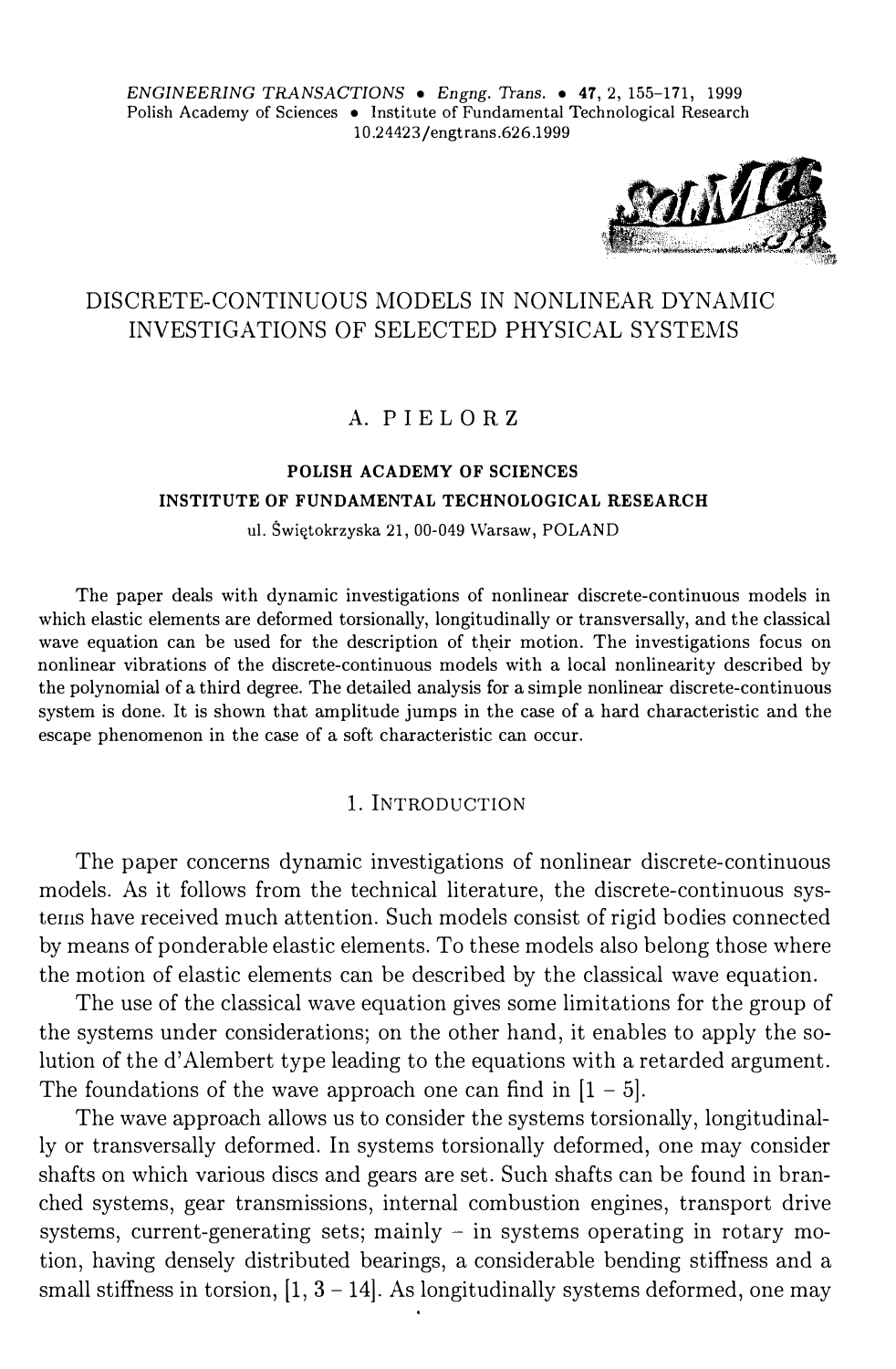consider certain machine elements, truss members, railway cars and river barges, [1, 5, 15]. Among the systems undergoing transverse deformations, one may consider e.g. the string systems and low structures subject to transversal excitations,  $[1, 2, 5, 16, 17]$ . It should be pointed out that the utilized wave approach is verified experimentally in [18].

The present paper concerns nonlinear discrete-continuous systems with local nonlinearities. The variety of nonlinear problems is wide. It may include weak and strong nonlinearities. In  $[8 - 12]$  it is shown how various local nonlinearities, including strong ones and impacts, can be incorporated in the analysis of complex mechanical discrete-continuous systems torsionally deformed. Interesting results given there have an important practical meaning.

However, many problems concerning nonlinear vibrations of discretecontinuous systems have not been discussed yet. In the dynamics of nonlinear discrete systems such phenomena as amplitude jumps and escapes are observed.  $[19 - 21]$ . It is interesting if in nonlinear discrete-continuous systems such types of phenomena can occur. These phenomena are not noticed in dynamic investigations of nonlinear problems discussed in papers  $[8 - 12]$ .

The aim of the paper is the study of nonlinear vibrations of discretecontinuous systems with local nonlinearities presented by nonlinear discrete elements. The considerations concern those nonlinear discrete-continuous systems which have nonlinear discrete elements being either springs with a nonlinear characteristic, or being modelled by means of nonlinear springs. The nonlinear discrete elements can have the nonlinear characteristic of a soft as well as of a hard type. The presence of local nonlinearities in discrete-continuous models can have important consequences for their overall dynamic behaviour. The local nonlinearity is described by the third-degree polynomial function.

Some effects of the local nonlinearity described by the third-degree polynomial in complex discrete-continuous systems have been already shown in [13, 15, 17], however for the local nonlinearity having the characteristic of a hard type. In the present paper, after short reminding of the wave approach, the detailed considerations are done for a simple nonlinear discrete-continuous system with the nonlinear spring characteristic being of a hard as well as of a soft type.

## 2. SHORT PRESENTATION OF THE WAVE APPROACH

Consider the physical systems described by discrete-continuous models consisting of an arbitrary number of homogeneous elastic elements connected by means of a suitable number of rigid bodies. The cross-sections of elastic elements remain flat during the motion. Their lengths are finite and their cross-sections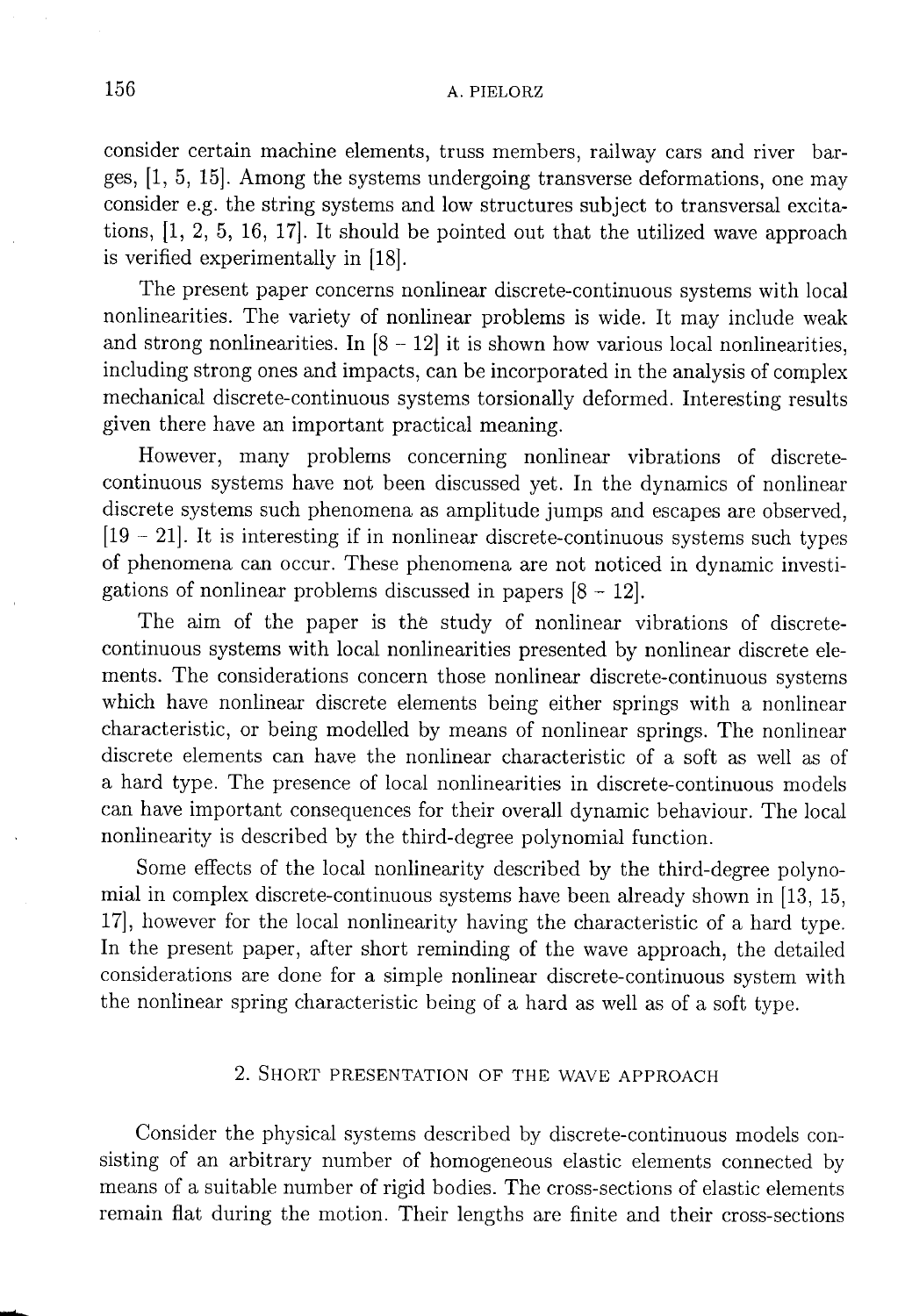can be moderately variable, [5]. The considerations concerning nonlinear models are limited here to the constant cross-sections of the elastic elements, and their motion is described by the classical wave equation.

The displacements and velocities of all cross-sections of the elastic elements are assumed to be equal to zero at the time instant  $t = 0$ , and the system is loaded by the forces  $P_i(t)$ . External and internal damping in the considered systems is taken into account by means of an equivalent damping applied in the selected cross-sections of the elastic elements, [5].

Local nonlinearities represented by nonlinear discrete elements can be introduced into discrete-continuous models. The inclusion of such types of nonlinearities is suggested by many engineering solutions. The springs in these elements can have nonlinear characteristic of a hard as well as of a soft type. In the present paper, the force in the nonlinear spring is assumed to be expressed by

(2.1) 
$$
F(U_i) = k_1 U_i + k_3 U_i^3
$$

The function  $U_i$  is the displacement of the elastic element of the discretecontinuous system where the local nonlinearity is taken into account, and the constants  $k_1$  and  $k_3$  represent linear and nonlinear terms, respectively. The nonlinear function of the type  $(2.1)$  is widely exploited in the literature in dynamic investigations of nonlinear discrete systems,  $[19 - 21]$ . In the present paper the function  $(2.1)$  is adopted to the study of the behaviour of the nonlinear discretecontinuous systems.

The equation of motion for the  $i$ -th elastic element is assumed in the form

(2.2) 
$$
U_{i,tt}(x,t) - c_f U_{i,xx}(x,t) = 0,
$$

where  $c_f$  is a wave speed, and the comma denotes partial differentiation.

Searching solutions for specific systems, we must add to Eq.  $(2.2)$  the initial conditions

(2.3) 
$$
U_i(x,0) = 0, \qquad U_{i,t}(x,0) = 0
$$

and appropriate boundary conditions. These are the conditions for the displacements of the *i*-th and the  $i + 1$ -th elastic elements of the system

(2.4) 
$$
U_i(x,t) = U_{i+1}(x,t)
$$

in the cross-sections of the contact of these elements, or the conditions for forces acting either in the cross-sections of the contact of the neighbouring elastic elements or in the cross-sections in which rigid bodies are attached. The rigid bodies can be loaded by the forces  $P_i(t)$ .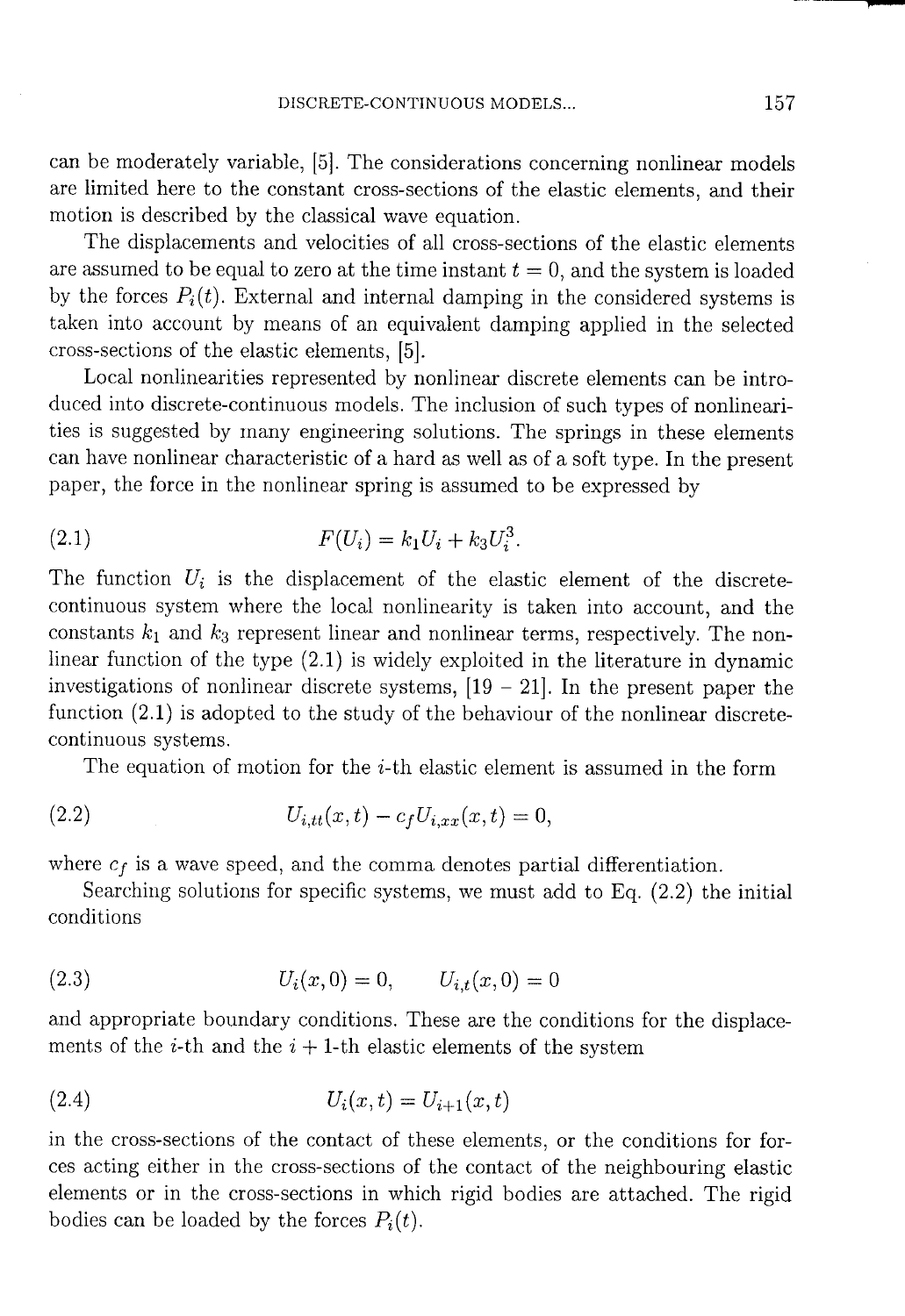These latter conditions mostly take the form

1) for a free end

$$
(2.5) \t\t\t U_{i,x} = 0,
$$

2) for the cross-section where a rigid body is connected with successive elastic elements

(2.6) 
$$
P_i + a_{1i}U_{i,tt} + a_{2i}U_{i,x} + a_{3i}U_{i+1,x} + a_{4i}U_{i,t} + a_{5i}U_{i,xt} + F(U_i) = 0,
$$

3) for the contact cross-section of successive elastic elements where a rigid body is not attached

$$
(2.7) \t\t\t a_{2i}U_{i,x} + a_{3i}U_{i+1,x} = 0
$$

4) when in the left-hand end of the elastic element only a rigid body is attached

(2.8) 
$$
P_i - a_{1i}U_{i,tt} + a_{2i}U_{i,x} - a_{4i}U_{i,t} + a_{5i}U_{i,xt} = 0,
$$

5) when in the right-hand end of the elastic element a rigid body is attached

(2.9) 
$$
P_i + a_{1i}U_{i,tt} + a_{2i}U_{i,x} + a_{4i}U_{i,t} + a_{5i}U_{i,xt} = 0,
$$

where  $a_{1i}$  are determined by the masses of rigid bodies or by their mass moments of inertia,  $a_{2i}$  and  $a_{3i}$  are determined by the material constants of the elements,  $a_{4i}$  represent the coefficients of the equivalent external damping while  $a_{5i}$  represent the coefficients of the equivalent internal damping. It should be pointed out that taking into account the equivalent damping applied in the selected crosssections made it possible to assume equations of motion  $(2.2)$  in which damping is neglected. The local nonlinearities represented by the function  $(2.1)$  may be introduced in any contact cross-section.

If the appropriate coefficients  $a_{ji}$ , forces  $P_i$  and  $F(U_i)$  are equal to zero, then the boundary conditions  $(2.5) - (2.9)$  contain numerous particular cases of the physical systems torsionally, longitudinally or transversally deformed, e.g. the nonlinear systems considered in [13, 15, 17] and the linear systems discussed in  $[1 - 7]$ . The boundary conditions  $(2.4) - (2.9)$  are valid directly for uniaxial discrete-continuous systems. When the elastic elements do not have the common axis then the boundary conditions  $(2.4) - (2.9)$  have to be slighty modified, as it is done for a single gear transmission in  $[4, 7, 14]$  and for the plane truss members in [15]. Appropriate boundary conditions for various complex discrete-continuous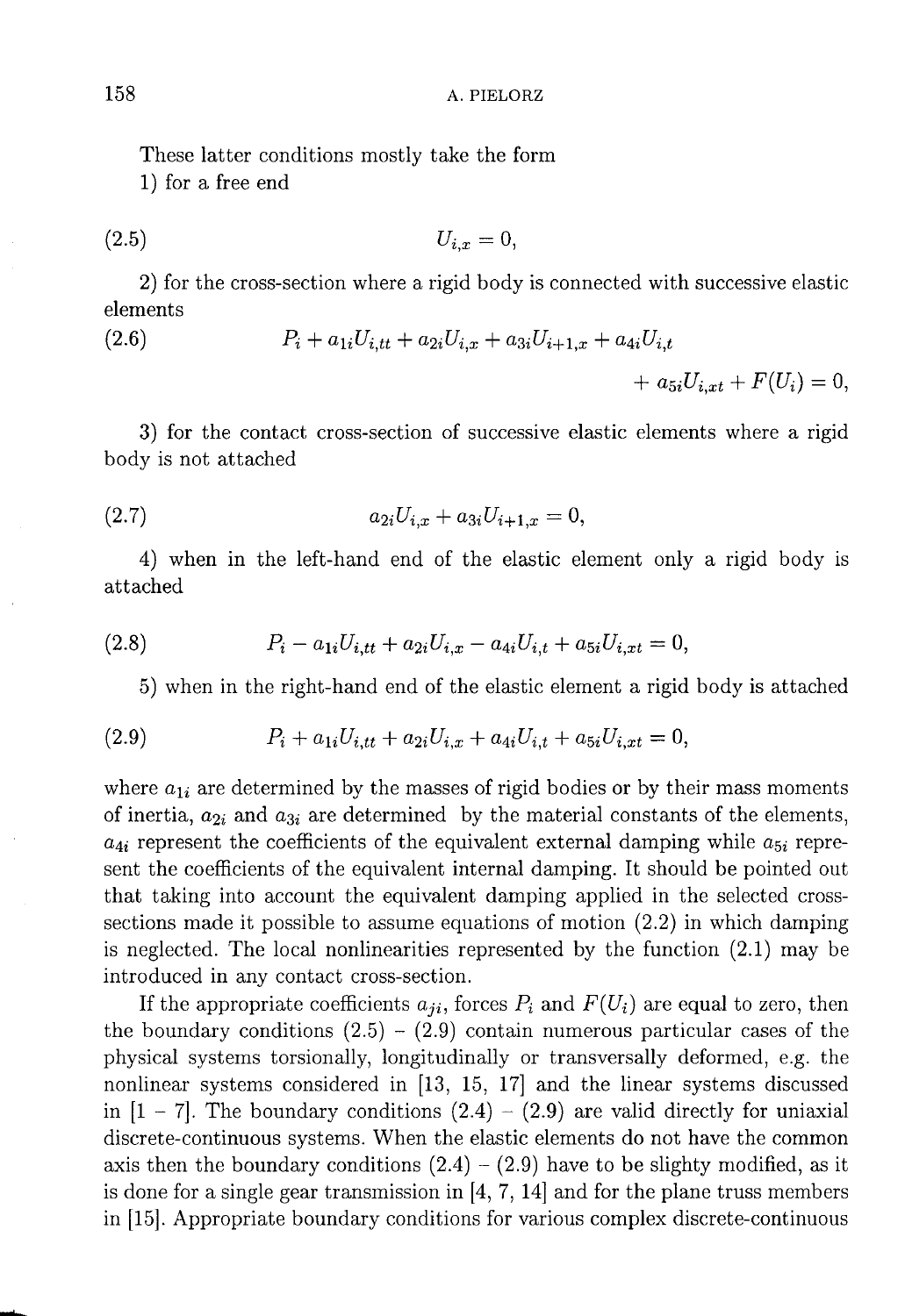mechanical systems concerning the problems of a practical meaning can be found in  $[8 - 12, 16, 18]$ .

The solution of Eq.  $(2.2)$  is sought in the form

$$
(2.10) \tUi(x,t) = Fi(cf(t-t0i) - x + x0i) + Gi(cf(t-t0i) + x - x0i),
$$

where the functions  $F_i$  and  $G_i$  represent disturbances caused by the external forces in the *i*-th elastic elements of the considered systems, in a direction consistent and opposite to the direction of the x-axis, respectively. The constants  $t_{0i}$  and  $x_{0i}$  in the arguments of these functions denote the time instant and the location of one of the ends of the *i*-th element in which the first disturbance reaches this element. Moreover, the functions  $F_i$  and  $G_i$  are equal to zero for negative arguments.

The functions  $F_i$  and  $G_i$  are the functions of a single variable. Their forms are determined by the boundary conditions of a specific problem. Substituting the solution (2.10) into suitable boundary conditions, a set of ordinary differential equations with a retarded argument is obtained for the functions  $F_i$ ,  $G_i$ . For linear systems these equations can be solved analytically or numerically, however in nonlinear cases only numerical solutions are possible. The class of the unknown functions  $F_i$  and  $G_i$  is also determined by the boundary conditions of a specific problem.

Numerical calculations for nonlinear discrete-continuous systems with the local nonlinearity (2.1) are much more laborious than the linear cases. The nonlinear models describing appropriate real complex systems are characterized by different parameters, so they have different resonant regions and different numerical results, [13, 15, 17]. However, the suitable solutions for nonlinear vibrations have some similar properties. These properties one can notice also in the case of a simple nonlinear discrete-continuous system discussed below. Such a system can be treated as a particular case for all nonlinear discrete-continuous systems studied in [13, 15, 17]. For this reason, detailed analytical and numerical analysis may be done e.g. for this simple nonlinear system. Moreover, in [13, 15, 17] the local nonlinearity of a hard type is considered while in the present paper the hard as well as the soft characteristic cases are taken into account.

# 3. NONLINEAR VIBRATIONS OF A SIMPLE DISCRETE-CONTINUOUS SYSTEM

As an example, a simple physical system shown in Fig. 1 is considered. The system consists of an elastic element, a rigid body and a nonlinear discrete element. The elastic element can be subject to longitudinal, torsional or transverse deformations with the motion described by the classical wave equation. Here it is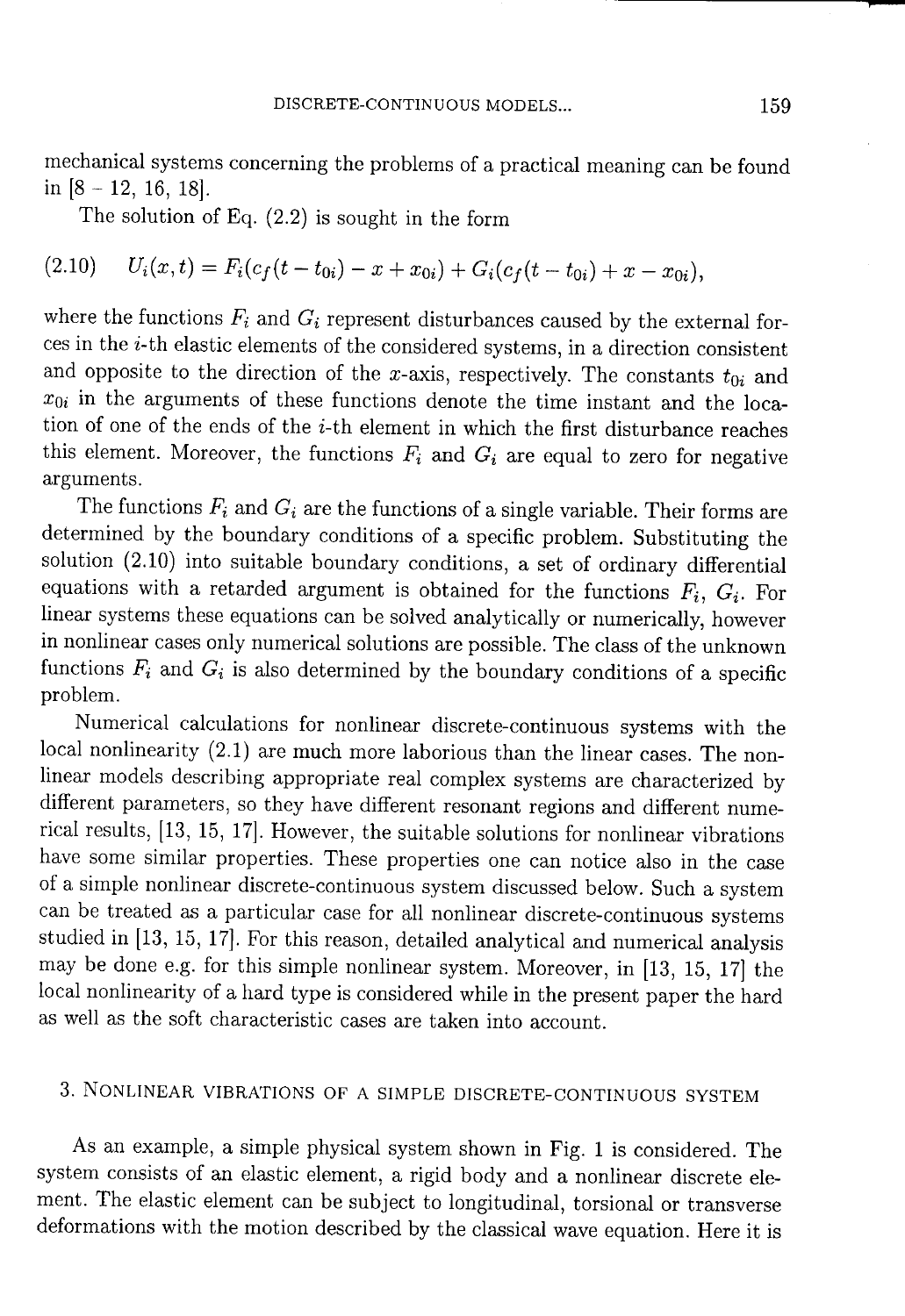assumed that the system is longitudinally deformed and is characterized by the length  $l_0$ , the constant cross-section A, the density  $\rho$  and the Young's modulus  $E$ . The left-hand end of the elastic element is connected to a rigid body having the mass  $m_0$ , and to a discrete element consisting of a nonlinear spring and a damper of the viscous type with the coefficient  $d_0$ . The right-hand end of the elastic element is fixed. The force in the nonlinear spring according to  $(2.1)$  is expressed by the nonlinear function

(3.1) 
$$
F(t) = k_1 u(x, t) + k_3 u^3(x, t) \quad \text{for} \quad x = 0,
$$

where  $u(x, t)$  is the displacement of the cross-sections of the elastic element. The  $x$ -axis is parallel to the axis of the elastic element and its origin coincides with the location of the left-hand end of the elastic element at  $t = 0$ . Displacements and velocities of all cross-sections are assumed to be equal to zero at  $t = 0$ . The formula (3.1) contains the linear case with  $k_3 = 0$ , the hard characteristic case for  $k_3 > 0$  and the soft characteristic case with  $k_3 < 0$ .



FIG. 1. A simple nonlinear discrete-continuous system.

An external loading applied to the rigid body can be described by various time functions. In the analogy to the nonlinear discrete models, it is assumed in the form

$$
(3.2) \t\t\t P(t) = a_0 \sin(pt),
$$

where  $a_0$  and p are constant.

The problem of determining the displacements, strains and velocities in the cross-sections of the elastic element for the analyzed discrete-continuous system, under the above assumptions, is reduced to solving the classical wave equation

$$
(3.3) \t\t u_{,tt} - a^2 u_{,xx} = 0
$$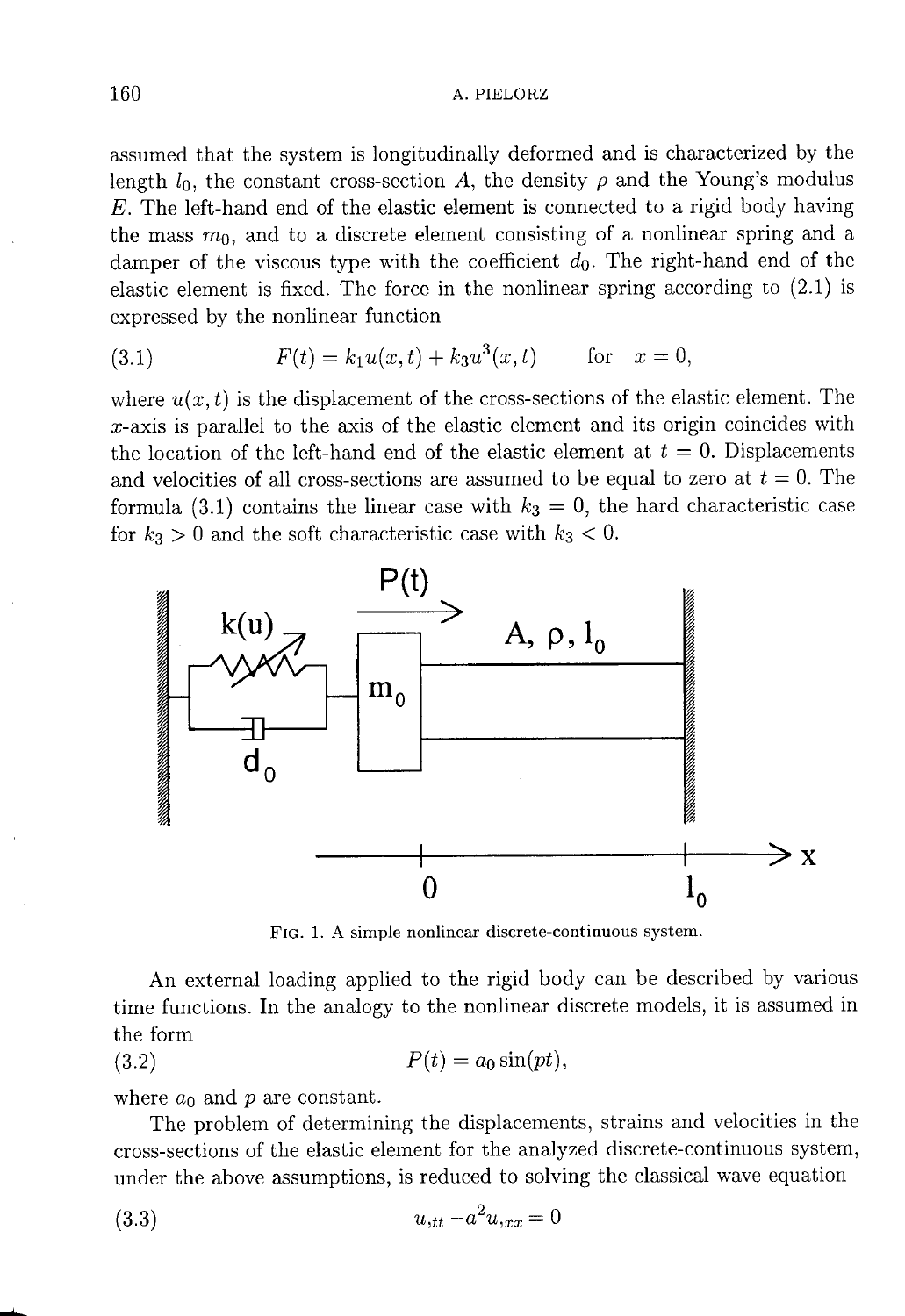with the zero initial conditions

$$
(3.4) \t\t u(x,0) = u, \t(x,0) = 0
$$

and the following boundary conditions:

(3.5) 
$$
m_0u_{,tt} + d_0u_{,t} + k_1u + k_3u^3 - AE(D_0u_{,xt} + u_{,x}) = a_0\sin(pt)
$$

$$
\quad \text{for} \quad x = 0,
$$

 $u(x,t) = 0$  for  $x = l_0$ ,

where  $a^2 = E/\rho$ , and the coefficient  $D_0$  represents the internal damping, [5]. Upon the introduction of the nondimensional quantities

(3.6) 
$$
\bar{x} = x/l_0
$$
,  $\bar{t} = at/l_0$ ,  $\bar{u} = u/u_0$ ,  $\bar{d}_0 = d_0l_0/am_0$ ,  $\overline{D} = aD_0/l_0$ ,  
\n(3.6)  $\overline{k}_1 = k_1l_0^2/m_0a^2$ ,  $\overline{k}_3 = k_3l_0^2u_0^2/m_0a^2$ ,  $K_0 = A\rho l_0/m_0$ ,  
\n $\overline{a}_0 = a_0l_0^2/m_0a^2u_0$ ,  $\overline{p} = p l_0/a$ 

the relations  $(3.3) - (3.5)$  are as follows:

$$
(3.7) \t\t\t u,tt - u,xx = 0
$$

(3.8) 
$$
u(x,0) = u_{,t}(x,0) = 0
$$

(3.9) 
$$
u_{,tt} + d_0 u_{,t} + k_1 u + k_3 u^3 - K_0 (D_0 u_{,xt} + u_{,x}) = a_0 \sin(pt) \text{ for } x = 0,
$$

$$
u(x,t) = 0 \qquad \text{for} \quad x = 1,
$$

where  $u_0$  is a constant displacement, and the bars are omitted for convenience.

According to  $(2.10)$ , the solution of the equation of motion  $(3.7)$  is sought in the form  $(3.10)$ 

$$
u(x,t) = f(x-t) + g(t+x).
$$

Substituting  $(3.10)$  into the boundary conditions  $(3.9)$ , the following ordinary differential equations for the functions  $f(z)$  and  $g(z)$  are obtained:

(3.11)  
\n
$$
g(z) = -f(z - 2)
$$
\n
$$
r_1 f''(z) + r_2 f'(z) + k_1[f(z) + g(z)] + k_3[f(z) + g(z)]^3 + r_3 g''(z) + r_4 g'(z) = a_0 \sin(pt)
$$

where

 $r_1 = 1 + K_0 D_0$ ,  $r_2 = d_0 + K_0$ ,  $r_3 = 1 - K_0 D_0$ ,  $r_4 = d_0 - K_0$ .  $(3.12)$ The Equations (3.11) are solved numerically by means of the Runge-Kutta method.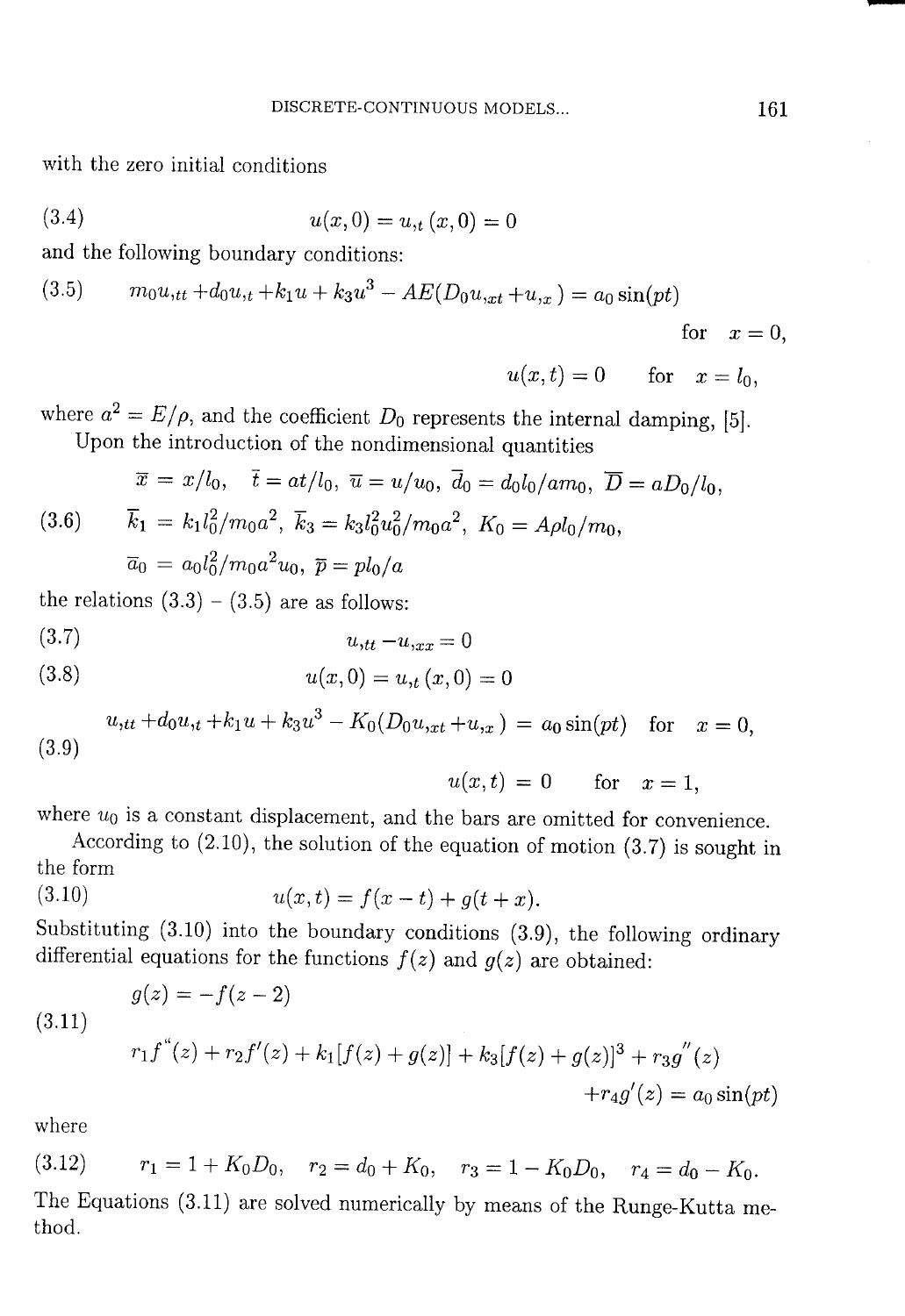#### A. PIELORZ

### 4. NUMERICAL RESULTS

In numerical calculations for the nonlinear system shown in Fig. 1, the hard as well as the soft characteristics of the spring are taken into account. These calculations focus on the determination of appropriate amplitude-frequency curves.

### 4.1. A hard characteristic case

Exemplary numerical calculations concerning the solutions in steady states are carried out for the system shown in Fig. 1 with the spring having the hard characteristic for the following constant parameters:

(4.1) 
$$
K_0 = 0.3, \quad d_0 = D_0 = 0, 0.05, 0.1, 0.15, \quad a_0 = 1,
$$
  
 $k_1 = 0.05, \quad k_3 = 0, 0.001, 0.005, 0.01, 0.1, 1.0.$ 

The first two frequencies of free vibrations of the considered system are  $\omega_1$  = 0.564,  $\omega_2 = 3.235$ .

The system under consideration can be also studied using Galerkin's method leading to Duffing's equation, [5, 20]. So, it seems to be desirable to perform certain comparative calculations for the particular case of the considered system using the wave and Galerkin's approach. Such comparisons are carried out for amplitude-frequency curves obtained from the appropriate Duffing's equation and from (3.11), for the cross-section  $x = 0$  with  $d_0 = D_0 = 0$  in the first resonant region.

Seeking a single modal solution for the Eq.  $(3.7)$  in the form

$$
(4.2) \qquad \qquad u(x,t) = X_1(x)T(t)
$$

where

(4.3) 
$$
X_1(x) = (k_1 - \omega_1^2) \sin(\omega_1 x) / (\omega_1 K_0) + \cos(\omega_1 x),
$$

is the first eigenfunction of the linear case with  $X_1(0) = 1$ , according to the Galerkin's method the following nonlinear equation for an unknown function  $T(t)$  from (3.7) multiplied by  $K_0$  and from (3.9) is obtained, [5, 20],

(4.4) 
$$
\ddot{T} + \omega_1^2 T + k_3' T^3 = a_0' \sin(pt),
$$

where

$$
k'_3 = k_3 X_1^4(0)/S_0
$$
,  $a'_0 = a_0 X_1(0)/S_0$ ,  $S_0 = K_0 \int_0^1 X_1^2 dx + X_1^2(0)$ .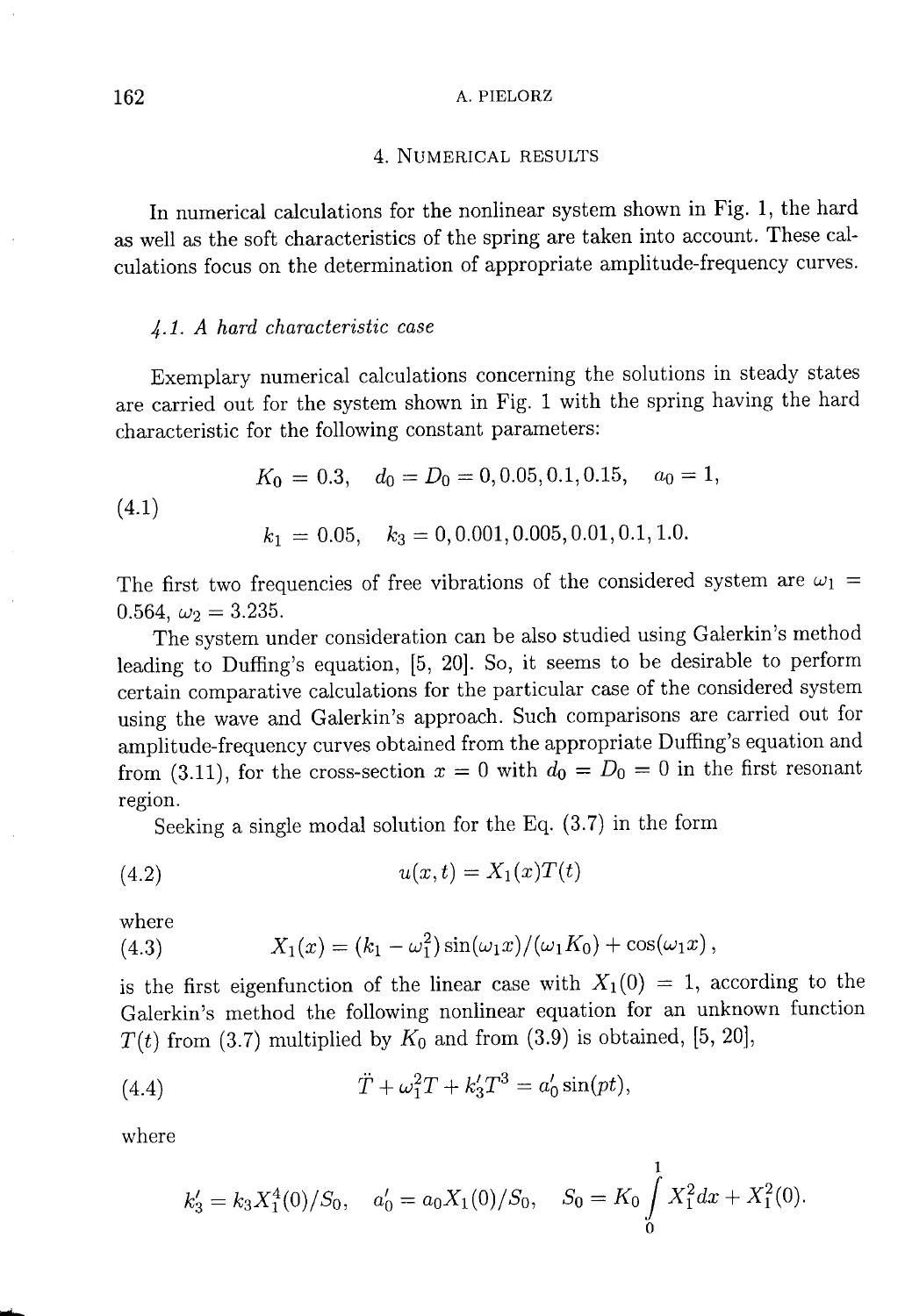The first approximation of the solution for  $(4.4)$  according to Duffing's method is sought in the form  $T_1 = A \sin(pt - \gamma)$ , [5, 20], where  $\gamma$  is a phase angle. It leads to the following relation between the amplitude  $a'_0$  of the external moment and the amplitude  $A$  of the solution for nonlinear vibrations:



FIG. 2. Amplitude frequency curves according to Duffing's equation (continuous lines and dashed lines) and according to the wave approach in  $x = 0$  (dotted lines) neglecting damping.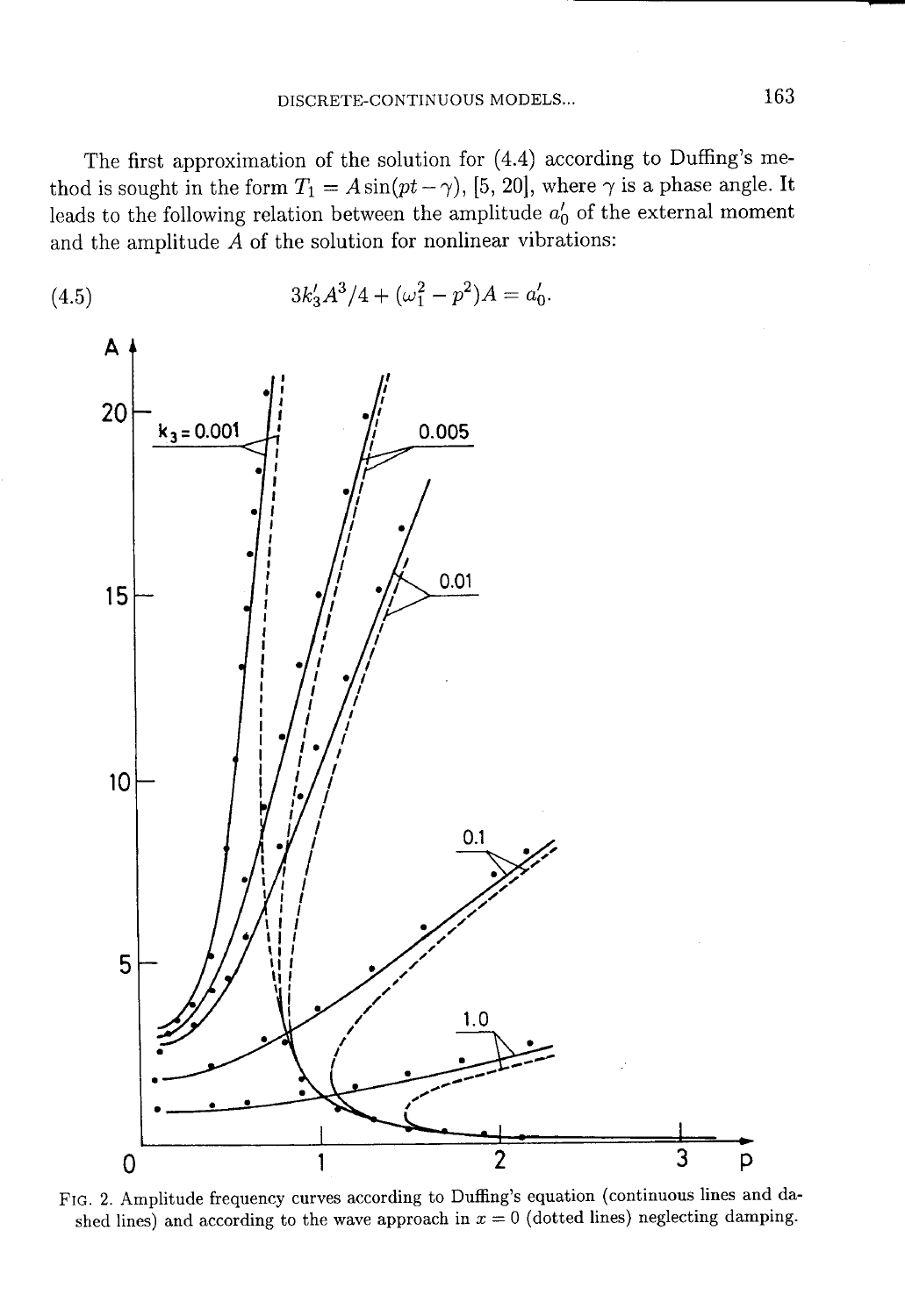In Fig. 2 amplitudes  $A$  as functions of the excitation frequency  $p$  determined from  $(4.5)$  for selected values of  $k_3$  are marked by continuous and dashed lines for stable and unstable branches of solutions, respectively. Displacement amplitudes  $u_A$  of the cross-section  $x = 0$  (dotted lines in Fig. 2) are determined by solving Eq. (3.11) with the zero initial conditions, from  $z=0$  until the steady state is reached for the displacements expressed by (3.10). During numerical calculations it appears that for every considered parameter  $k_3$  there exists a value  $p_0$  for which displacement amplitudes jump from the upper to the down curves. However, solving Eq. (3.11) for  $p > p_0$  with nonzero initial conditions we obtain displacement amplitudes lying on the extension of the upper amplitude-frequency curves up to the next jump, similarly to the case of the nonlinear discrete model, [19]. The nonzero initial conditions are expressed by the known values of functions  $f(z)$ ,  $g(z)$  and their derivatives, taking into account the shift of the argument in  $(3.11)_1$ . As an example, for  $k_3 = 0.001$ , 0.005, 0.01 we have  $p_0 = 0.71$ , 0.81, 0.87, respectively. The comparable results shown in Fig. 2 concern only the first resonant region.

Further numerical results are presented for the discrete-continuous system. They concern the effect of damping coefficients and of the parameter  $k_3$  on amplitude-frequency curves in selected cross-sections of the system.



FIG. 3. Amplitude-frequency curves for  $d_0 = D_0 = 0.05$ .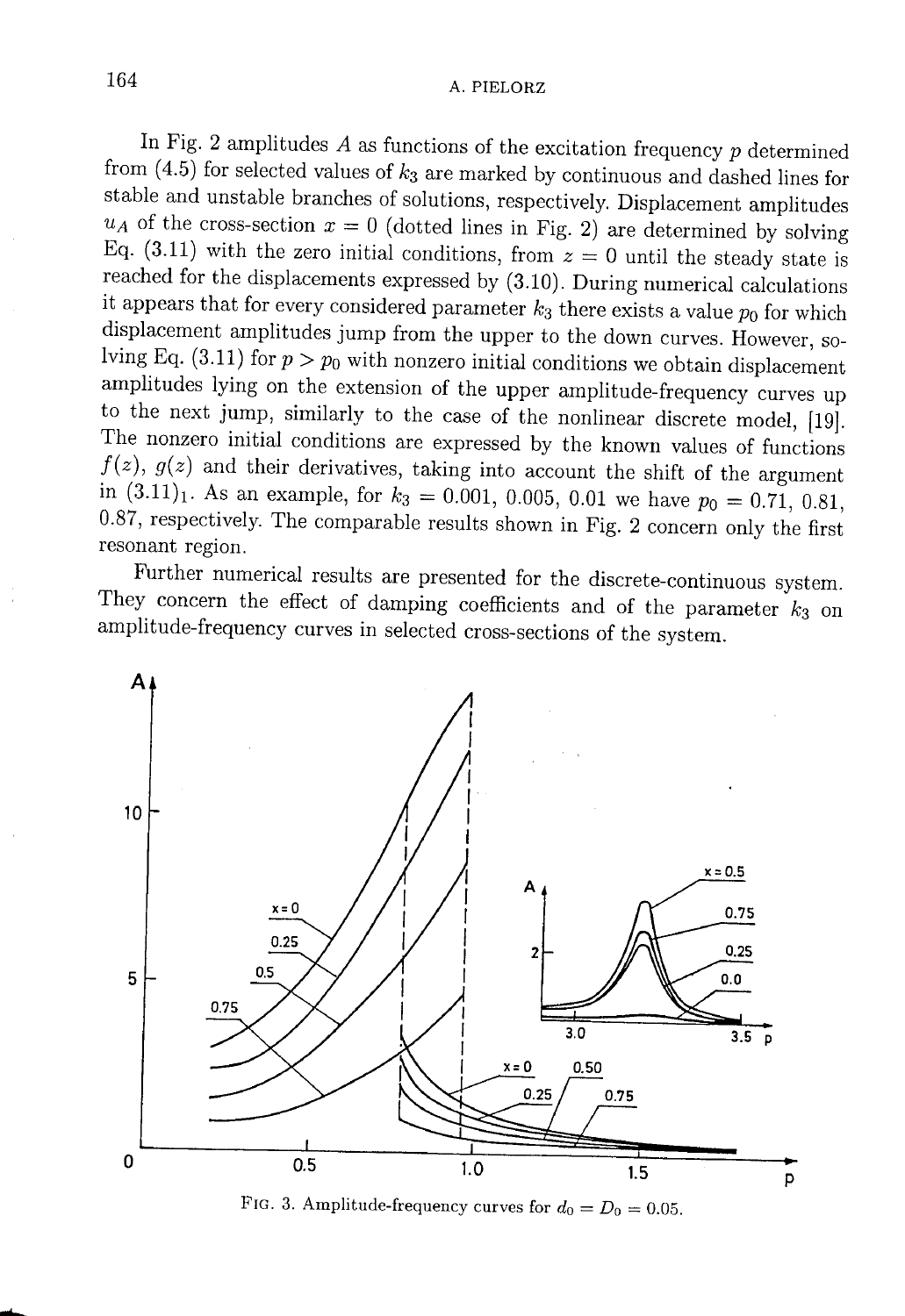In Figs.  $3-5$  are plotted the diagrams of amplitude-frequency curves in the cross-sections  $x = 0, 0.25, 0.5$  and 0.75 for  $k_3 = 0.005$  and for the coefficients of damping  $d_0 = D_0 = 0.05$ , 0.1 and 0.15, respectively. From Figs. 3 and 4 it follows that for  $d_0 = D_0 = 0.05$  and 0.1, there exist two values of frequency p of the external loading  $P(t)$  for which the displacement amplitude jumps occur in the first resonant region. The distance between these jump frequencies is constant for all considered cross-sections of the elastic element, when the coefficients  $d_0$  and  $D_0$  are fixed. From Figs. 3 and 4 it also follows that in the first resonant region the largest displacement amplitudes occur in the cross-section  $x = 0$ , and the lowest one in  $x = 0.75$ . The effect of damping is significant. If we increase damping, the displacement amplitudes and the distance between the jump frequencies of the external loading decrease. In the the second resonant region, the displacement amplitude jumps do not occur and each curve in this region is rather symmetric with the respect to the vertical axis at  $p = \omega_2 = 3.235$ , i.e., for the second frequency of free vibration. Displacement amplitudes also do not jump for the damping coefficients  $d_0 = D_0 = 0.15$ , Fig. 5.



FIG. 4. Amplitude-frequency curves for  $d_0 = D_0 = 0.1$ .

The effect of the local nonlinearity is directly expressed by the parameter  $k_3$ in  $(3.1)$ . In Figs. 6 and 7 are plotted the diagrams of amplitude-frequency curves in the cross-sections  $x = 0$  and  $x = 0.5$  for  $d_0 = D_0 = 0.1$ , and for  $k_3 = 0, 0.001$ ,  $0.005, 0.01$  in the first and the second resonant regions. The effect of the coefficient  $k_3$  is observed only in the first resonant region. It can be noted that displacement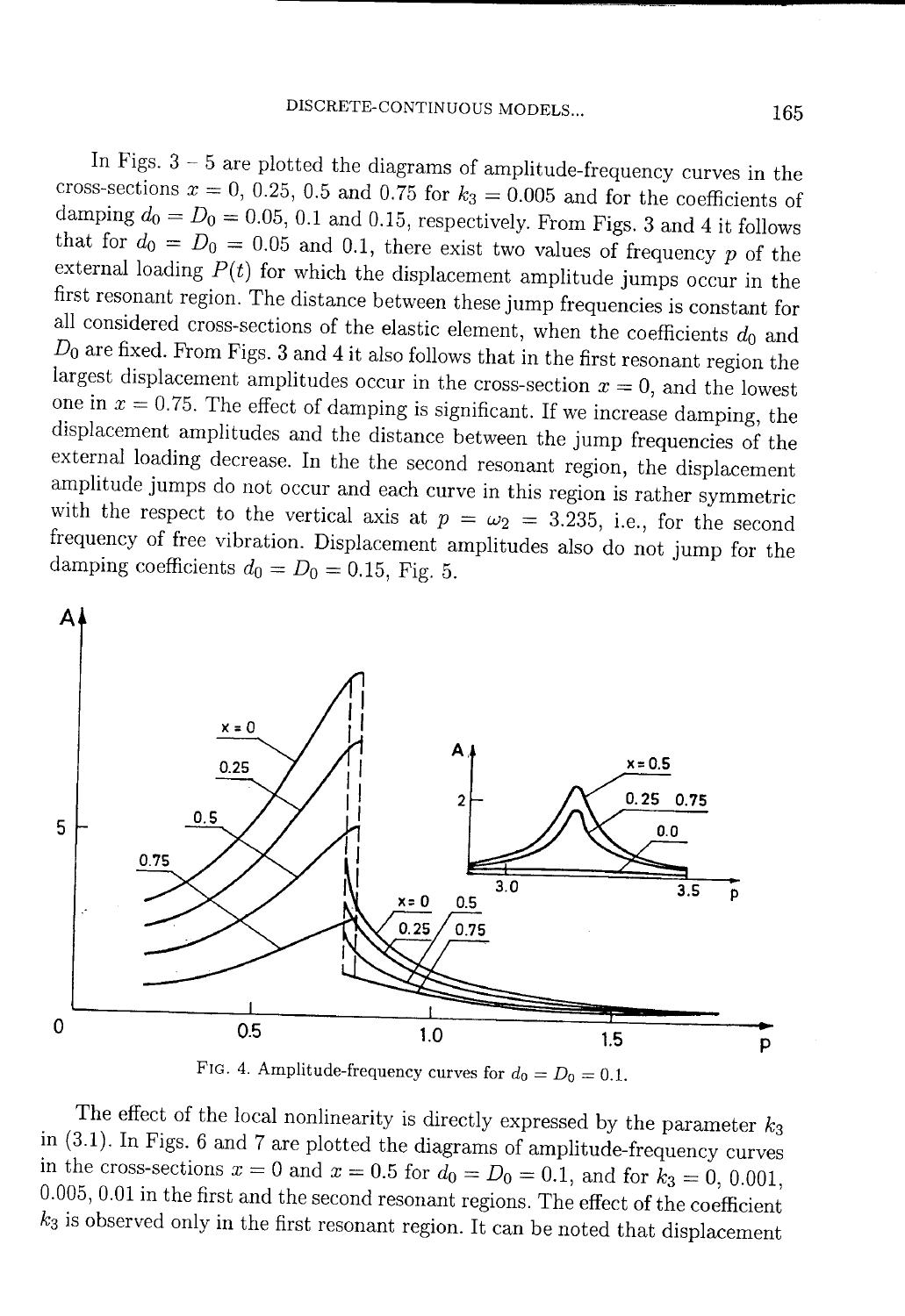

FIG. 5. Amplitude-frequency curves for  $d_0 = D_0 = 0.15$ .



FIG. 6. Amplitude-frequency curves for  $x = 0$  and  $k_3 = 0$ , 0.001, 0.005, 0.01.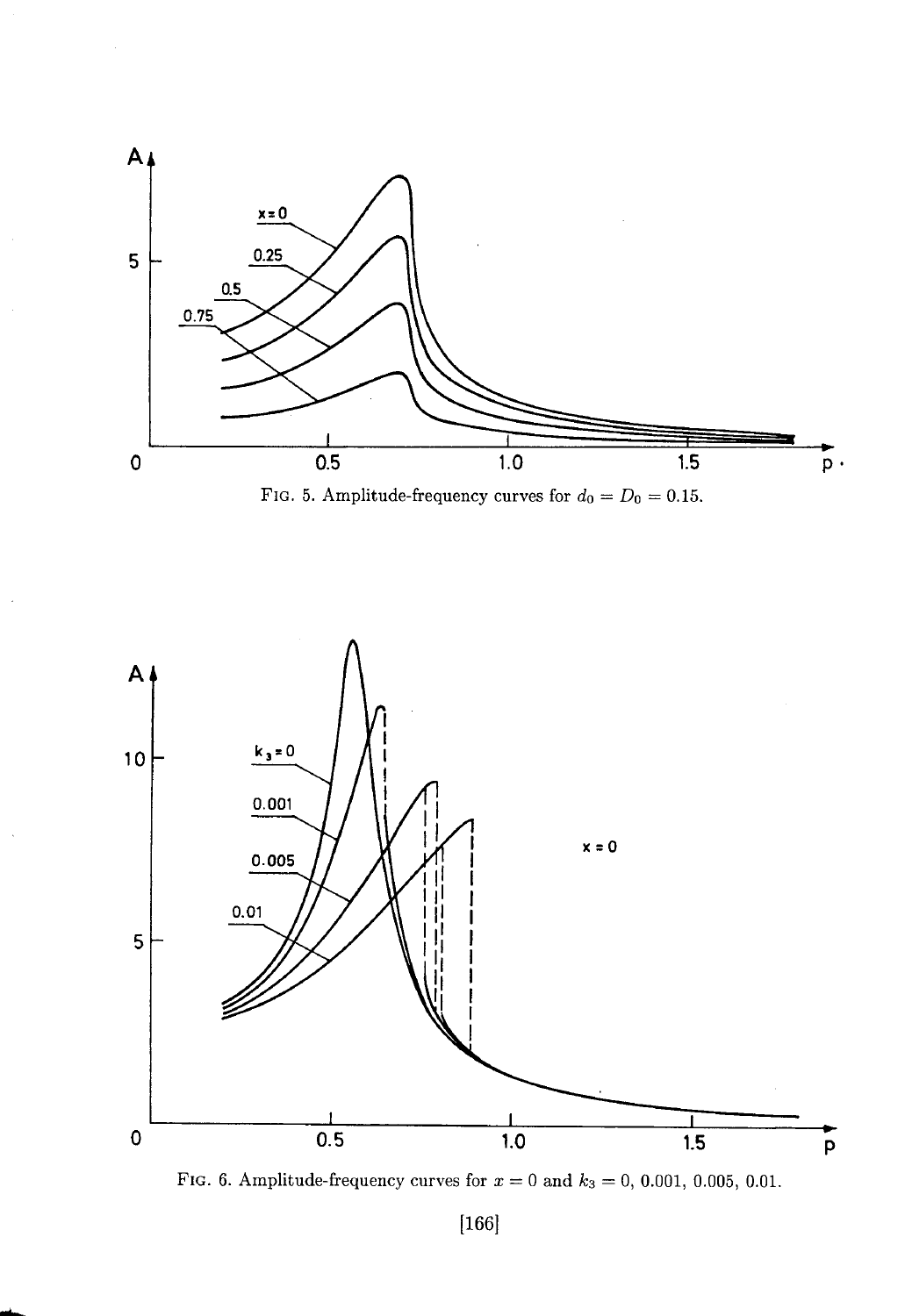amplitudes and the distance between the frequencies of the external loading  $P(t)$ for which the jumps occur are dependent on  $k_3$ . The amplitudes increase and the distance between jump frequencies decreases with the decrease of  $k_3$  in the whole considered cross-sections. For  $k_3 = 0$  the amplitude-frequency curves concern the linear system. From Figs. 6 and 7 it follows that the highest displacement amplitudes occur in the first resonant region. In the second resonant region the displacement amplitudes in the cross-section  $x = 0$  are very small and for this reason they are not shown in Fig. 6.



FIG. 7. Amplitude-frequency curves for  $x = 0.5$  and  $k_3 = 0, 0.001, 0.005, 0.01$ .

### 4.2. A soft characteristic case

Numerical results for the nonlinear discrete-continuous system with the spring characteristic of a soft type are presented for

$$
K_0 = 0.3
$$
,  $d_0 = D_0 = 0.1, 0.15$ ,  $a_0 = 0.2, 0.3$ ,

 $(4.6)$ 

$$
k_1 = 0.05
$$
,  $k_3 = -0.001, -0.005, -0.01$ .

Diagrams in Figs.  $3 - 7$  inform that numerical solutions can be obtained in an arbitrary cross-section of the elastic elements. Here the results are shown only for the cross-section  $x=0$ .

In Fig. 8 the amplitude-frequency curves are plotted for  $k_3 = -0.001$ ,  $-0.005, -0.01, d_0 = D_0 = 0.1, a_0 = 0.2, 0.3$  and  $p < 0.9$ . They contain only the first resonant region because in further resonant regions, similarly as in the case of the hard characteristic, no effects of the local nonlinearity were observed.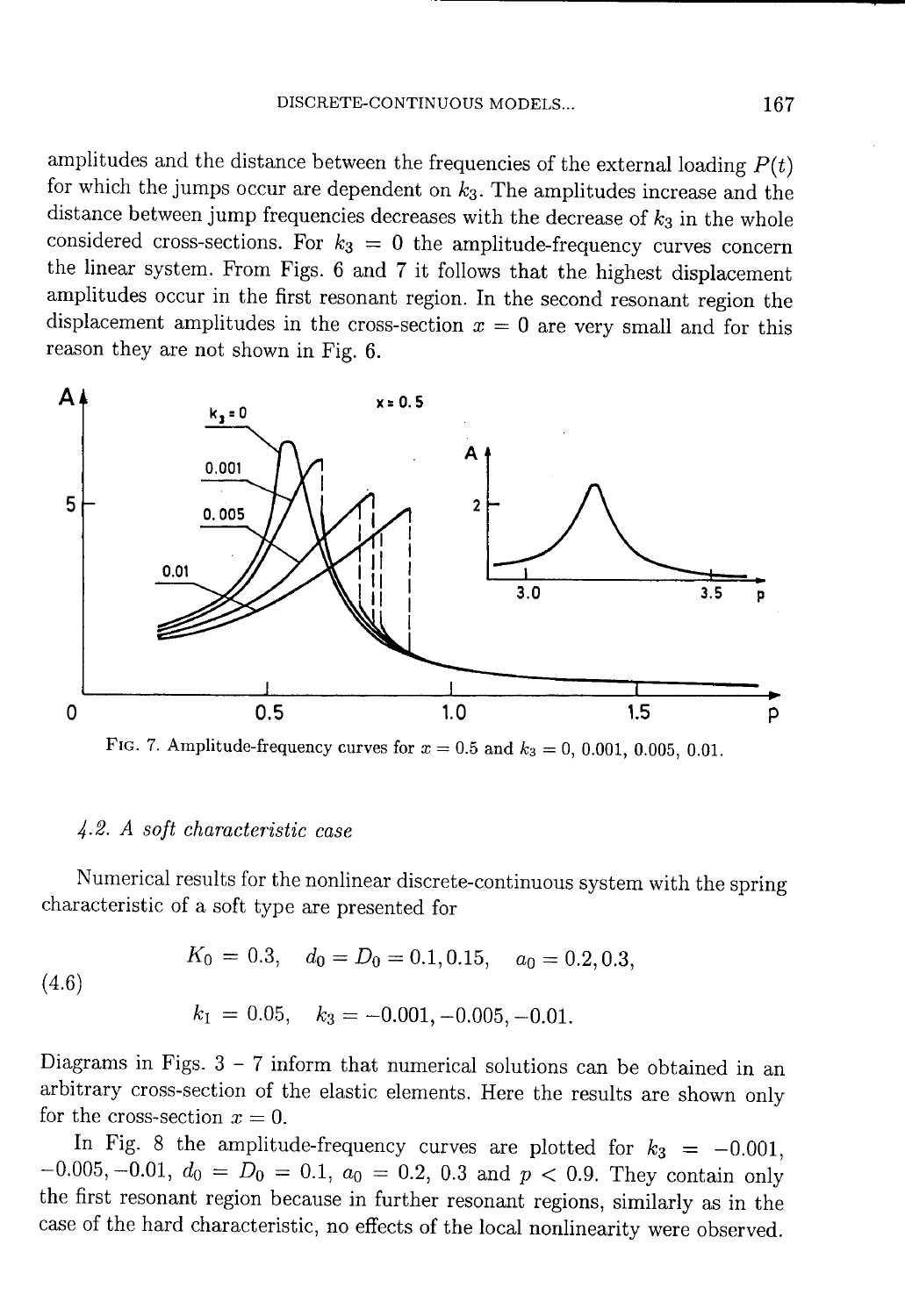One would expect that with the increase of the amplitude of the external loading, the amplitudes of the diplacements should increase for each  $p$ . It is true up to the frequency  $p$  for which the function  $(3.1)$  approaches the maximum value postulated by the constant  $k_3$ . Then the solutions begin to diverge to infinity, and that is connected with the properties of the potential of the function  $(3.1)$ . The escape phenomenon is known in nonlinear discrete systems with the nonlinearity of the type  $(3.1)$ ,  $[21]$ . Thus, this phenomenon is noticed also in the study of nonlinear discrete-continuous systems. Two extreme values of  $p$  for which harmonic solutions can be obtained are marked by points in Fig. 8. The points determine the interval of p where the polynomial function  $(3.1)$  is rather not useful for the description of the nonlinear characteristic of a soft type.



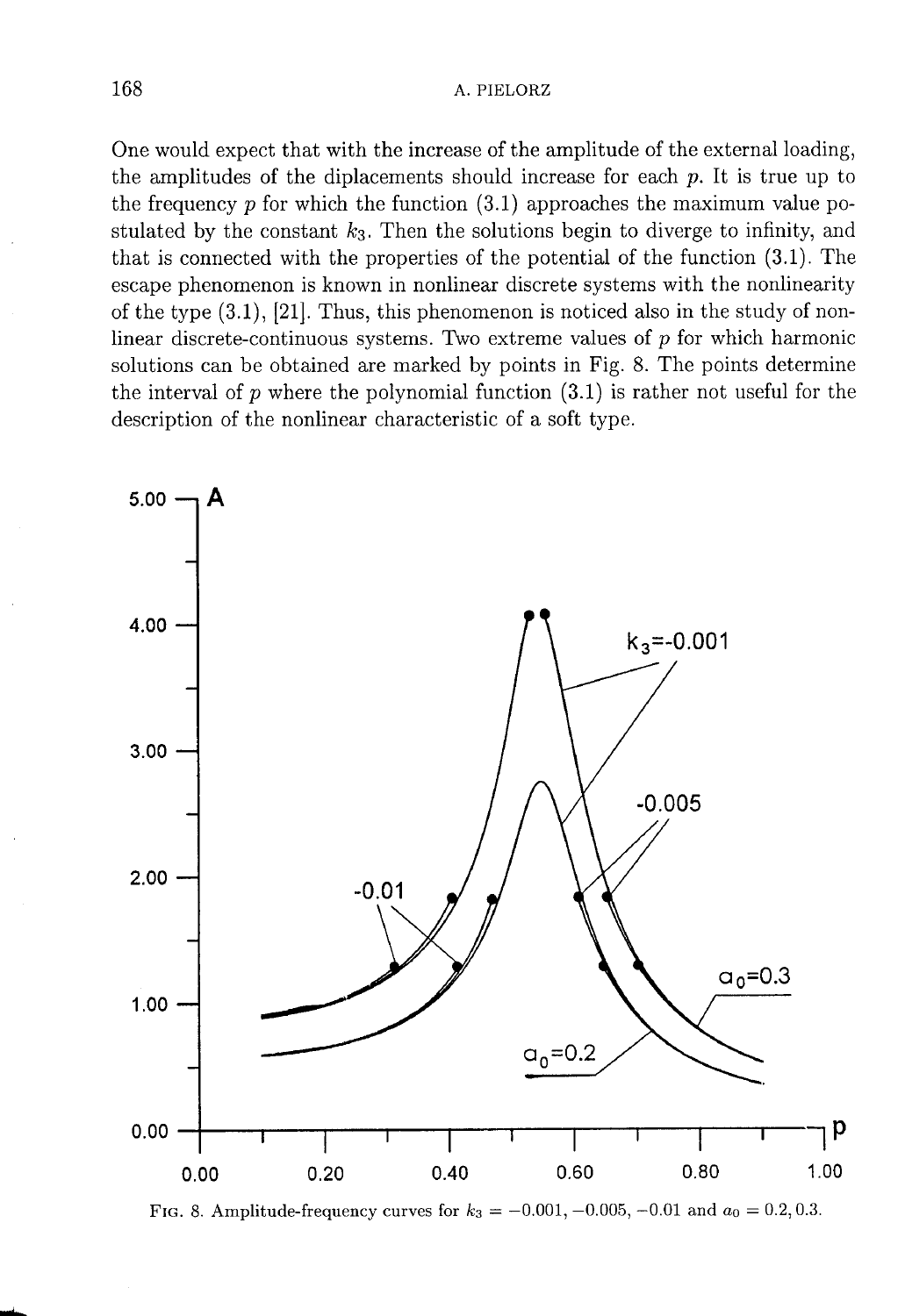Diagrams in Fig. 9 show the maximum values of the amplitude  $a_0$  of the external loading giving harmonic numerical solutions as functions of the frequency p of the external loading. They are done for  $k_3 = -0.001$ ,  $-0.005$ ,  $-0.01$  and  $d_0 =$  $D_0 = 0.1, 0.15$ . Tracing the diagrams in Fig. 9 one can see that the application ranges of the nonlinear function (3.1) become narrower with the decrease of the parameter  $k_3$  representing the local nonlinearity in the system, and with the decrease of damping. From Fig. 9 it follows that the strongest restrictions concern the neighbourhood of the resonance.



FIG. 9. Application ranges of the function (3.1) in the case of a soft characteristic.

## 5. FINAL REMARKS

From the above considerations it follows that the introduction of local nonlinearities, described by the third-degree polynomial function, in discrete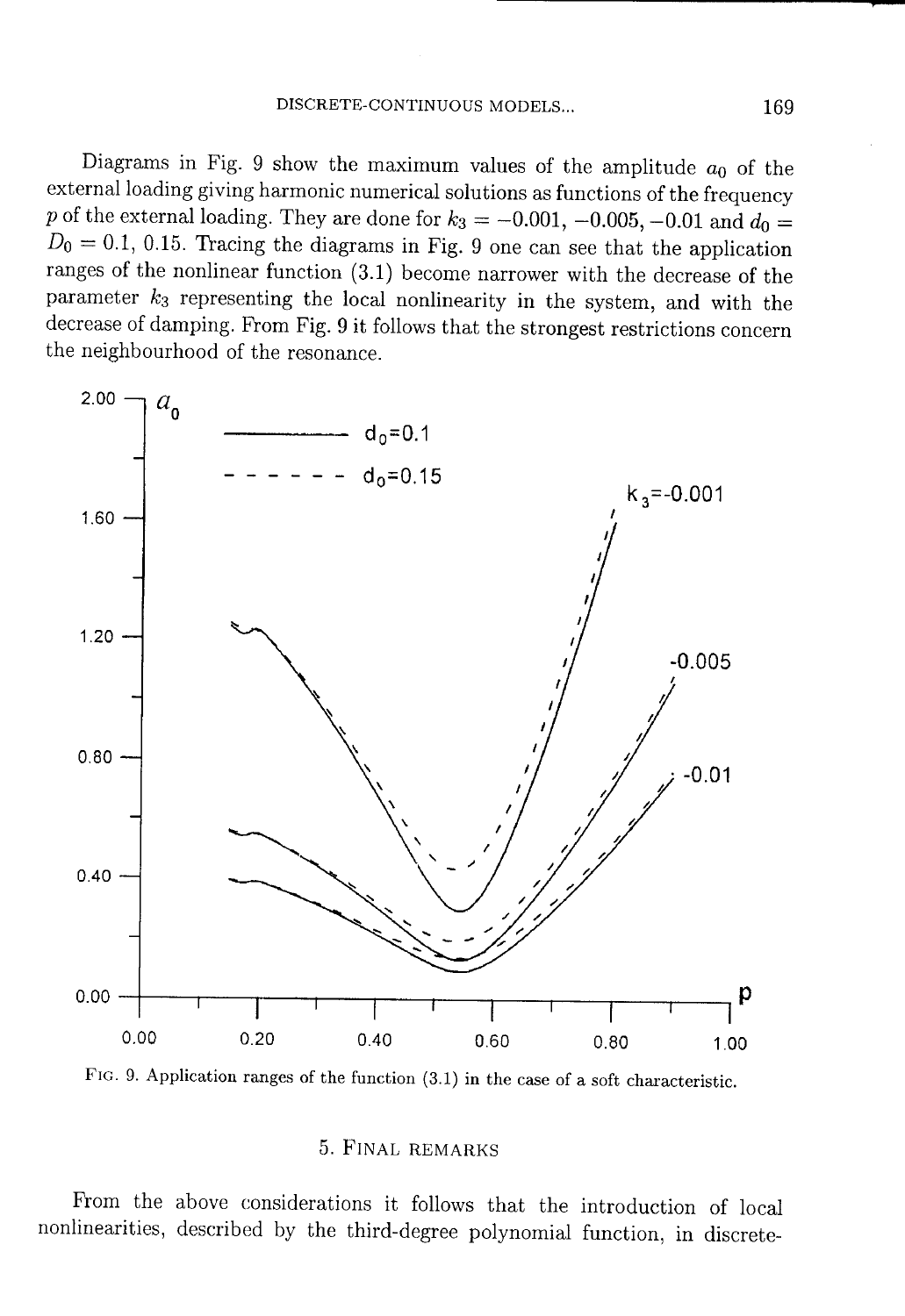continuous systems has a significant influence on the dynamic behaviour of these systems. From the investigations for the simple nonlinear system it follows that in the first resonant regions, two jumps of the displacement amplitudes can occur for the local nonlinearity with the characteristic of a hard type. The distance between jump amplitudes decreases with the increase of damping and with the decrease of the parameter  $k_3$ . When the local nonlinearity with the characteristic of a soft type has to be taken into account, one may expect that the assumed polynomial function has some restrictions for its application for the description of the local nonlinearity. This case needs more investigations, however they are beyond the aim of the present paper.

The nonlinear discrete-continuous system shown in Fig. 1 is more complex than nonlinear discrete systems considered e.g., in  $[19 - 21]$ . More complicated nonlinear discrete-continuous systems with local nonlinearities represented by the third-degree polynomial are given in  $[13, 15, 17]$ . The results presented there for the local nonlinearity with the characteristic of a hard type lead to similar conclusions as those given in the present paper and concern more resonant regions.

Nonlinear discrete-continuous systems with nonlinearities described by other nonlinear functions one can find in  $[9 - 12, 18]$ . In these papers the wave approach is also applied.

## **REFERENCES**

- 1. A. PIELORZ, The use of one-dimensional waves in dynamic investigations of selected multimass mechanical systems and engineering structures [in Polish], Engng. Trans., 28, 469-486, 1980.
- 2. W. NADOLSKI and A. PIELORZ, Shear waves in buildings subject to seismic loading, Building and Environment, 16, 279-285, 1981.
- 3. W. NADOLSKI and A. PIELORZ, Dynamic investigation of the main journals of two-cylinder crankshaft with damping, Int. J. Mech. Sci., 25, 887-898, 1983.
- 4. W. NADOLSKI, Application of wave method in investigations of single gear transmission, Ingenieur-Archiv, 58, 329-338, 1988.
- 5. A. PIELORZ, Elastic waves in discrete-continuous mechanical systems [in Polish], Habilitation Thesis, Prace IPPT 21/1992.
- 6. T. SzOLC, Modelling of the crack mechanisms of internal combustion engines using torsional elastic waves [in Polish], Doctoral Thesis, Institute of Fundamental Technological Research, Warsaw 1985.
- 7. W. NADOLSKI, Dynamic investigations of loads on gear teeth in single gear transmission, Arch. Appl. Mech., 61, 523-531, 1991.
- 8. R. BOGACZ, T. SZOLC and H. IRRETIER, An Application of torsional wave analysis to turbogenerator rotor shaft response, J. of Vibration and Acoustics, 114, 149-153, 1992.